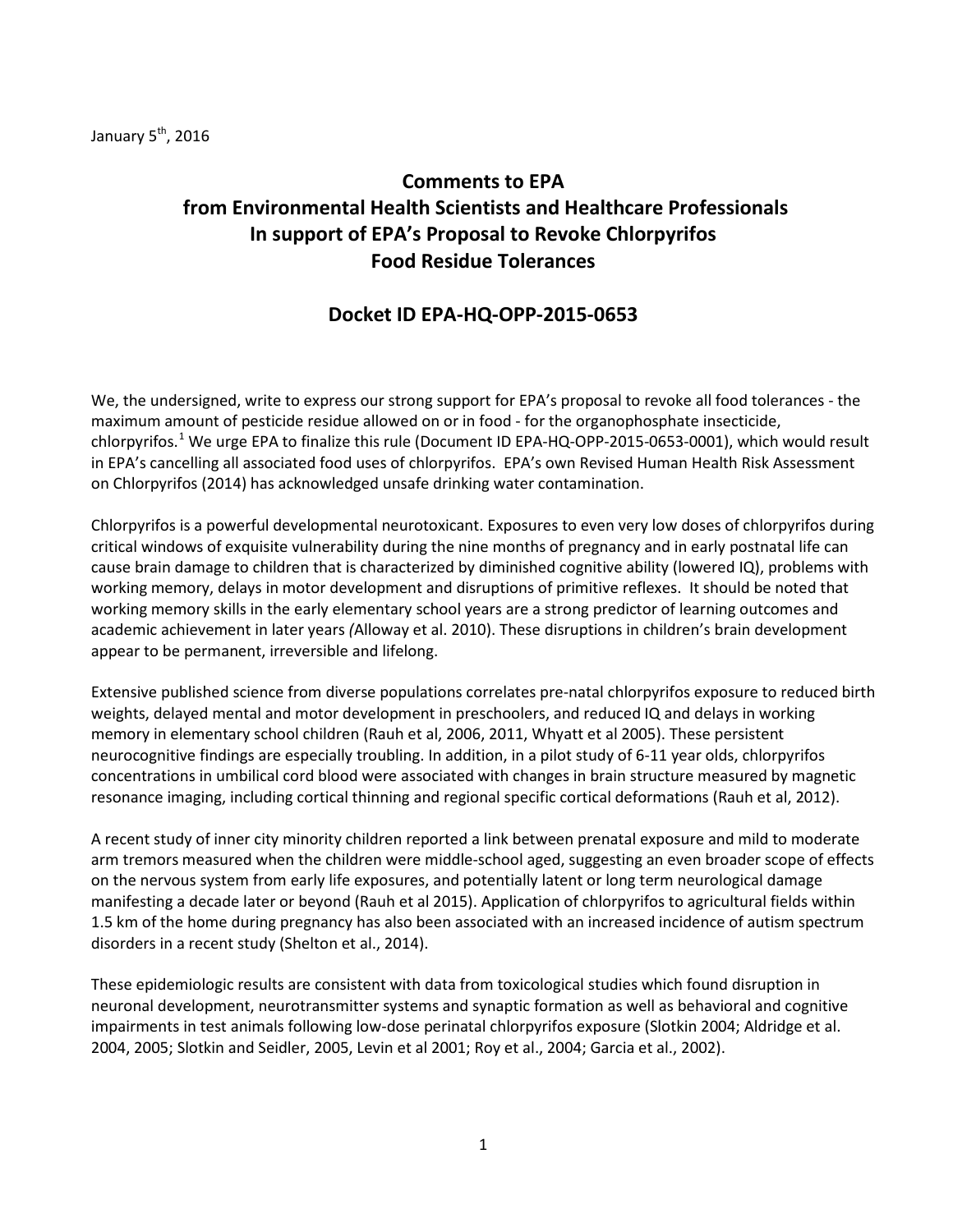Associations in newborns also were seen between prenatal exposures to organophosphate pesticides generally and abnormalities in primitive reflexes, suggesting an impact on the development of the central nervous system (Engel et al, 2007; Young et al, 2005) and in children with reduction in motor function (Eskenazi et al, 2007; Rauh et al 2006; Grandjean et al 2006; Handal et 2008; Harari et al, 2010, Rauh et al, 2015), decreases in working and visual memory, processing speed, verbal comprehensive, perceptual reasoning, and full scale IQ (Bouchard et al. 2011, Engel et al, 2011, Rauh et al, 2011; Handal et al, 2008) and increases in neuropsychological problems including ADHD, pervasive developmental disorder and behaviors typical of the autism spectrum (Rauh et al, 2006, Marks et al., 2010, Furlong et al., 2014). Certain subpopulations demonstrate greater susceptibility including children of farmworkers (Castorina et al, 2010; Engel et al., 2015) and those who have reduced capacity to detoxify the OPs (Engel et al, 2015).

In addition to neurological damage, scientists have found an elevated risk of respiratory symptoms consistent with asthma (exercised-induced coughing) and persistent decreased lung function in children exposed during early-life to organophosphate pesticides (Raanan, Harley et al 2015; Raanan, Balmes et al 2015). These observations are consistent with findings in animal studies that chlorpyrifos and other OP pesticides induced airway hyper-reactivity at doses below those that caused cholinesterase inhibition (Ndlovu et al 2011; Proskocil et al 2013).

In April, 2015, extensive comments were submitted to EPA by Earthjustice, Farmworker Justice, Pesticide Action Network (PAN), Natural Resources Defense Council (NRDC) and United Farm Workers (UFW) that identified serious health concerns linked to chlorpyrifos exposure for farmworkers, their families, and bystanders.<sup>[2](#page-12-1)</sup> Comments submitted to EPA by Professors R. Whyatt, T. Slotkin and D. Hattis provide a detailed analysis of serious weaknesses in EPA's use of a model provided by Dow AgroSciences, which purports to characterize cholinesterase inhibition.<sup>[3](#page-12-2)</sup> Even EPA acknowledges that the observed neurodevelopmental impacts in children from prenatal exposures occur at levels below those that cause cholinesterase inhibition in the pregnant mother.<sup>[4](#page-12-3)</sup>

In November, 2015 EPA acknowledged that it is unable to make a safety finding regarding chlorpyrifos use as required under the Federal Food, Drug, and Cosmetic Act (FFDCA).<sup>[5](#page-12-4)</sup> However, prior to issuing a final rule to cancel chlorpyrifos food tolerances, EPA has said that it "plans to complete its refined drinking water analysis for the entire country as well as update its analysis of the chlorpyrifos hazard to determine whether its current regulatory approach sufficiently addresses the potential for adverse impacts on infants and children." <sup>[6](#page-12-5)</sup> This will lead to more delays, and continued unsafe exposures.

EPA determined 15 years ago that residential uses of chlorpyrifos resulted in exposures to children that exceeded safe levels by orders of magnitude. In 2000 EPA phased out almost all homeowner uses, but failed to extend the same protections to rural children and pregnant women who are often exposed at even higher levels through agricultural uses.<sup>[7](#page-12-6)</sup> Despite the scientific evidence, EPA has continued to leave rural children and the children of farmworkers in harms' way because they are exposed to chlorpyrifos through drift, volatilization, and take-home exposures from farm worker family members (Coronado et al 2011; Bradman et al, 2005; Thompson et al, 2014; Calvert et al, 200[8](#page-12-7)). $^{8}$ 

During these last 15 years, consumers in the U.S. have also continued to be exposed to chlorpyrifos and other organophosphate pesticides through residues on produce (Bradman et al 2015; Lu et al 2006, Vogt et al 2012).<sup>[9](#page-12-8) [10](#page-12-9)</sup> Children experience greater exposure to organophosphate pesticides due to their increased hand-to-mouth action, and relative to adults they eat more fruits and vegetables, drink more, and breathe more.<sup>[11](#page-12-10)</sup> Thus, with each year of delay in cancelling food tolerances and agricultural and other uses of chlorpyrifos, more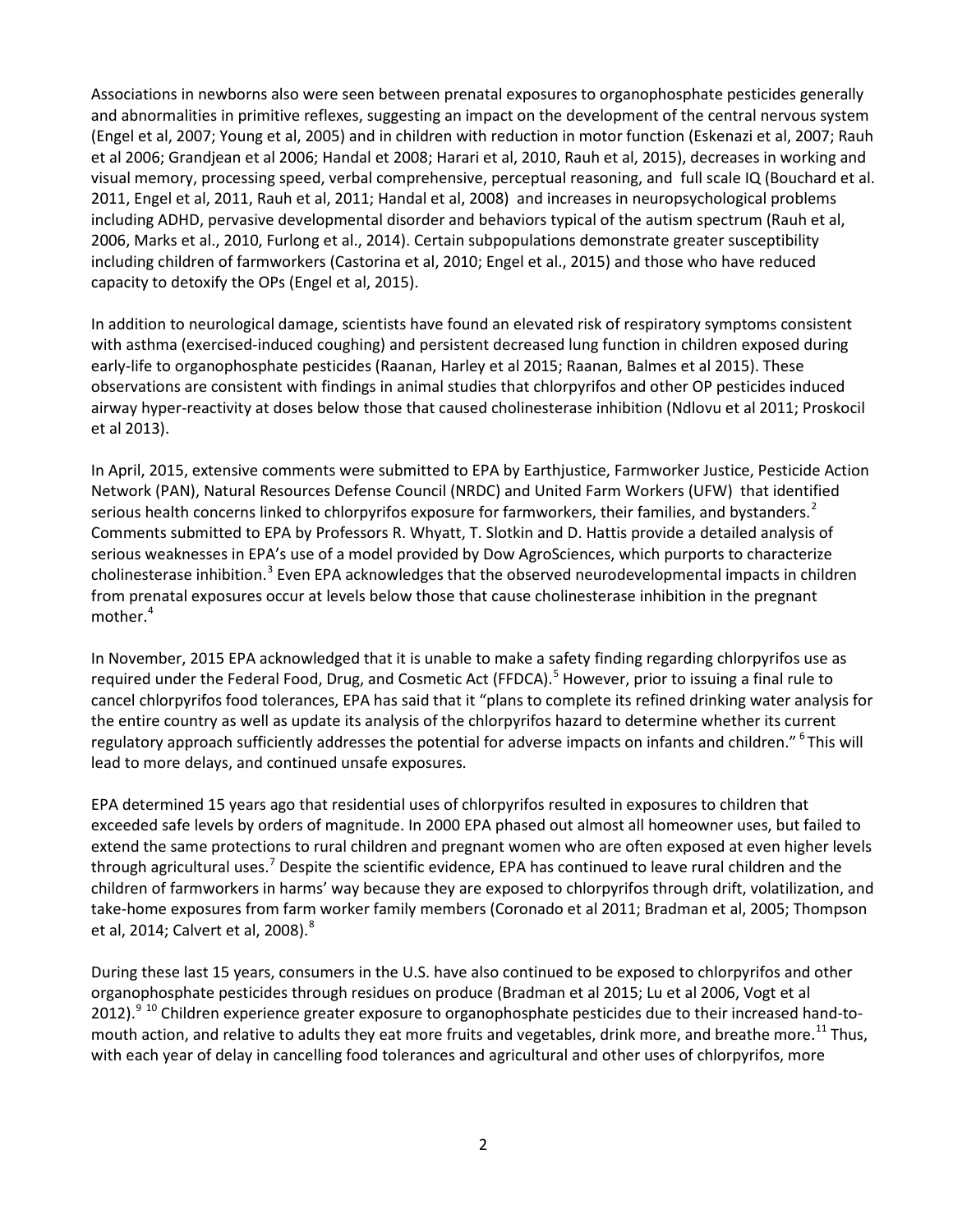children are unnecessarily at elevated risk for problems in learning, social skills, motor function, respiratory health, and other developmental domains.

We strongly urge EPA to finalize this proposal to cancel all food tolerances for chlorpyrifos, and to cancel all remaining uses of chlorpyrifos as expeditiously as possible, given the toll that chlorpyrifos takes on farmworkers, their families and their children – born and unborn, on rural and suburban families who reside near agricultural land treated with chlorpyrifos and on all Americans who consume food that has been treated with chlorpyrifos.

Respectfully,

Jennifer Sass

Jennifer Sass, Ph.D. Senior Scientist, Natural Resources Defense Council and Professorial Lecturer, George Washington University, Washington, DC

Robin M. Wyatt

Robin M. Whyatt, DrPH Professor Emeritus Department of Environmental Health Sciences Mailman School of Public Health, Columbia University, New York, NY

## **Supporters in alphabetical order below:**

*The views expressed in this editorial are the opinion of the scientists who are listed below and DO NOT imply an endorsement or support for these opinions by any organizations to which they are affiliated.* 

Laura Anderko PhD RN Robert and Kathleen Scanlon Endowed Chair in Values Based Health Care & Professor Fellow, Center for Social Justice Director, Mid-Atlantic Center for Children's Health and the Environment School of Nursing & Health Studies Georgetown University Washington DC

Howard F. Andrews, PhD Associate Professor of Biostatistics Mailman School of Public Health, Columbia University New York, NY

Thomas A. Arcury, PhD Professor and Vice Chair for Research, Department of Family and Community Medicine Director, Program in Community Engagement, Wake Forest Clinical and Translational Science Institute Director, Center for Worker Health Wake Forest School of Medicine Winston-Salem, NC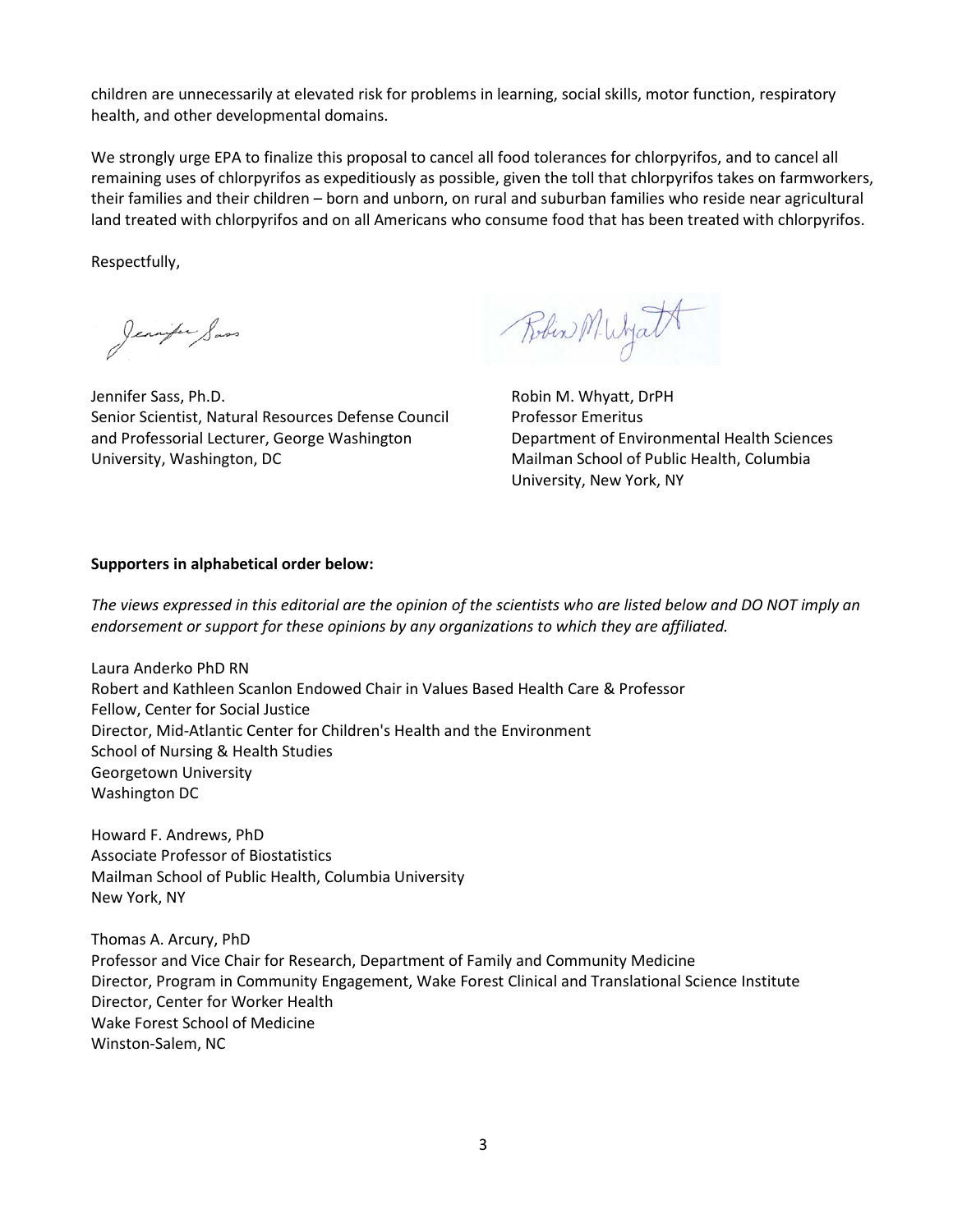David Bellinger, MSc, PhD Professor of Neurology, Harvard Medical School Professor in the Department of Environmental Health, Harvard T.H. Chan School of Public Health Harvard University Boston, MA

Charles Benbrook, PhD Benbrook Consulting Services Enterprise, Oregon

Deborah Bennett, PhD Associate Professor, Division of Environmental and Occupational Health UC Davis

Ruth Berlin, LCSW-C Executive Director, Maryland Pesticide Education Network Annapolis, MD

Paul Brandt-Rauf, DrPH, MD, ScD Professor Emeritus Environmental Health Sciences, Mailman School of Public Health Columbia University New York, NY

Susan Buchanan, MD, MPH Director, Great Lakes Center for Children's Environmental Health University of Illinois at Chicago School of Public Health Chicago, Illinois

Sheila Bushkin-Bedient, MD, MPH Waterford, NY

Jaehyun Byun, MD Santa Paula Medical Clinic Ventura, CA

David O. Carpenter, M.D. Director, Institute for Health and the Environment University at Albany Rensselaer, NY

Lynn Carroll, Ph.D. Senior Scientist TEDX, The Endocrine Disruption Exchange

Larysa Dyrszka, MD

Stephanie M. Engel, PhD Associate Professor of Epidemiology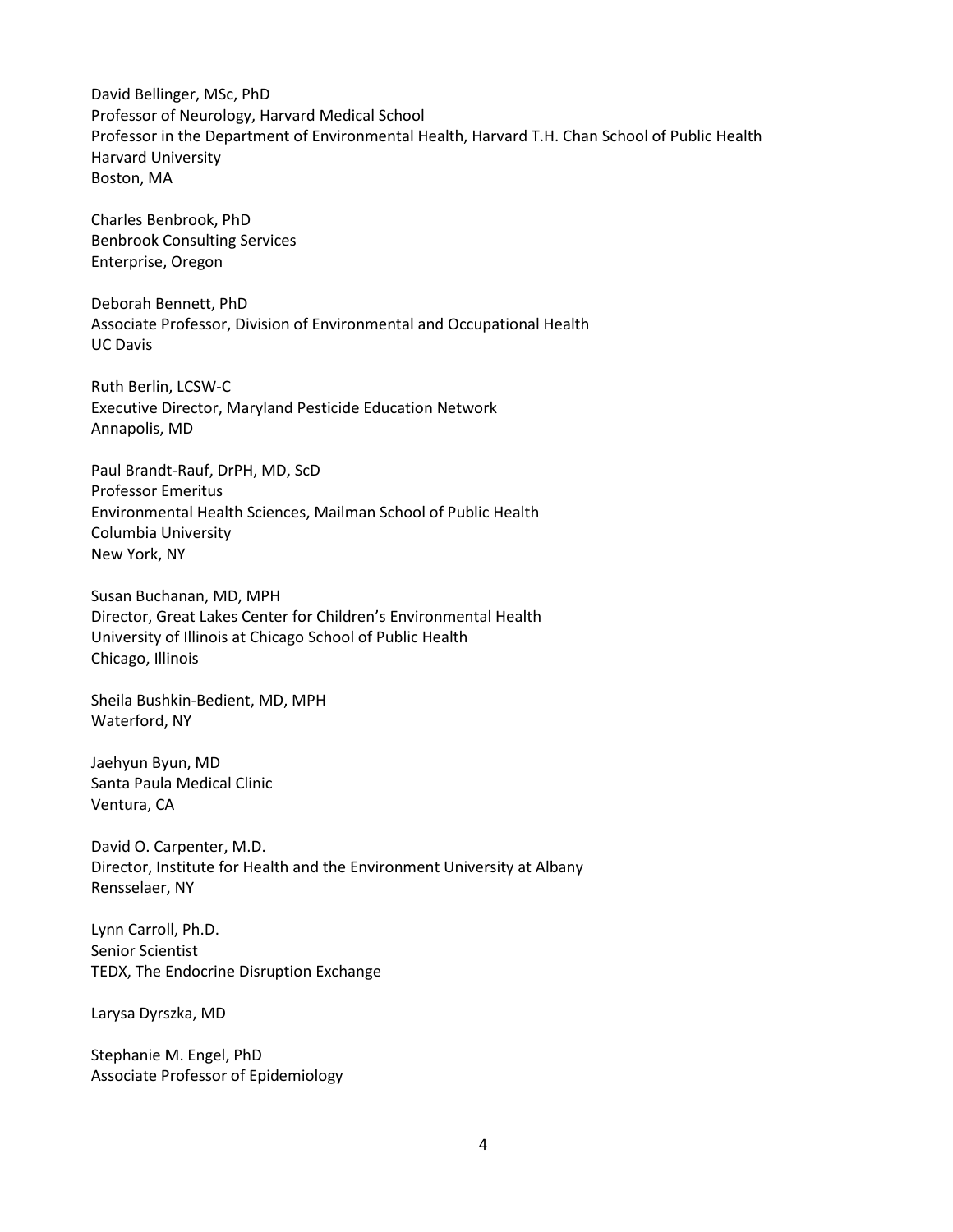Gillings School of Global Public Health, University of North Carolina at Chapel Hill Chapel Hill, NC

Pam Factor-Litvak, PhD Professor of Epidemiology at CUMC Associate Dean for Research Resources Mailman School of Public Health, Columbia University New York, NY

Linda Forst, MD, MPH Professor, School of Public Health University of Illinois at Chicago Chicago, Illinois

Robert M. Gould, MD Associate Adjunct Professor Program on Reproductive Health and the Environment Department of Obstetrics, Gynecology and Reproductive Sciences UCSF School of Medicine Immediate Past President, Physicians for Social Responsibility

Joseph H. Graziano, Ph.D.

Professor of Environmental Health Sciences and Pharmacology Interim Chair, Department of Environmental Health Sciences Director, The Columbia University Superfund Research Program New York, NY 10032

Alycia Halladay, PhD Adjunct, Rutgers University Department of Pharmacology and Toxicology And Chief Science Officer, Autism Science Foundation

Russ Hauser MD, ScD, MPH Frederick Lee Hisaw Professor of Reproductive Physiology Professor of Environmental and Occupational Epidemiology Harvard T.H. Chan School of Public Health Professor of Obstetrics, Gynecology and Reproductive Biology Harvard Medical School

Irva Hertz-Picciotto, PhD The MIND Institute (Medical Investigations of Neurodevelopmental Disorders) Director, Environmental Health Sciences Center Professor and Vice Chair for Research, Department of Public Health Sciences University of California Davis School of Medicine Davis, CA

Jane Hoppin, ScD Associate Professor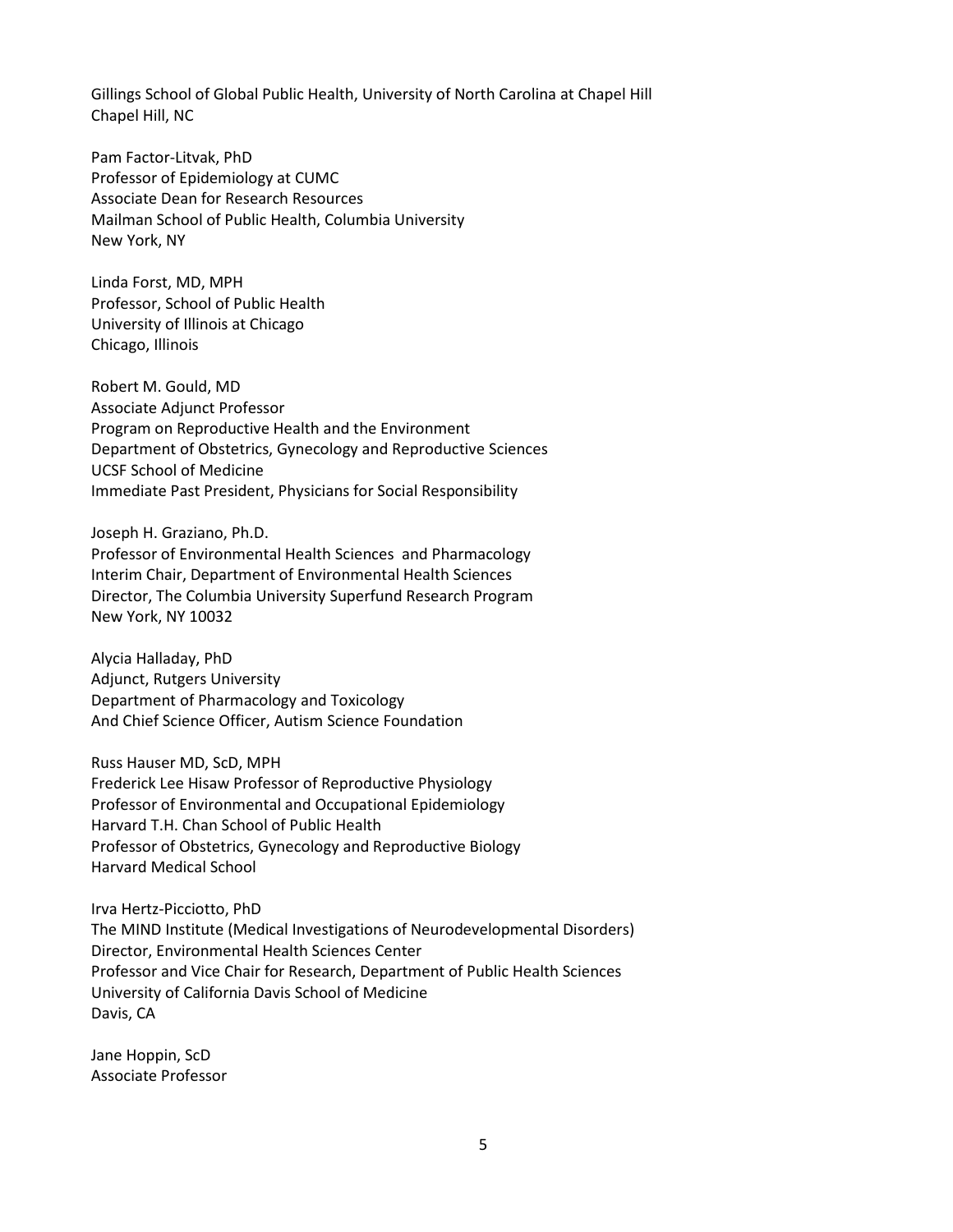Deputy Director, Center for Human Health and the Environment Department of Biological Sciences NC State University Raleigh, NC

Katie Huffling, RN, MS, CNM Director of Programs Alliance of Nurses for Healthy Environments Mount Rainier, MD

Richard J Jackson MD MPH Professor, Fielding School of Public Health University of California Los Angeles Los Angeles, CA

Margaret R. Karagas, PhD Professor & Chair, Department of Epidemiology Geisel School of Medicine at Dartmouth

Dr Matthew Keifer MD MPH Occupational and Internal Medicine

Jonathan Kirsch, MD Assistant Professor, Department of Medicine University of Minnesota

Candace Kugel, FNP, CNM, MS Clinical Specialist Migrant Clinicians Network Clinton, NY

Carol F. Kwiatkowski, PhD Executive Director TEDX, The Endocrine Disruption Exchange Paonia, CO Assistant Professor Adjunct, Department of Integrative Physiology University of Colorado at Boulder, CO

Philip J. Landrigan, MD, MSc, FAAP Dean for Global Health Arnhold Institute for Global Health Professor of Preventive Medicine and Pediatrics Icahn School of Medicine at Mount Sinai New York, NY

Bruce P. Lanphear, MD, MPH Clinician Scientist, Child & Family Research Institute Professor, Faculty of Health Sciences, Simon Fraser University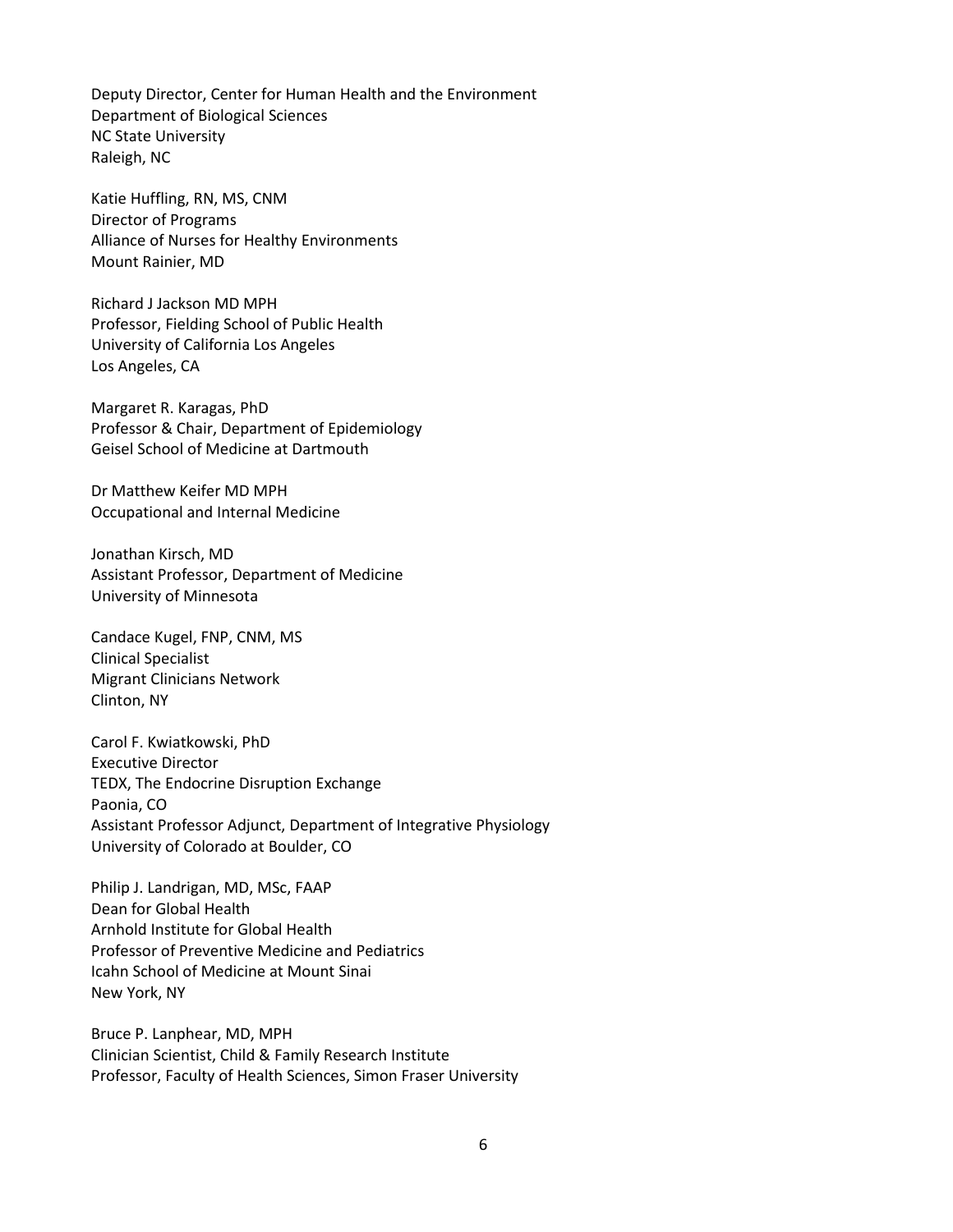Vancouver, BC

Edward D. Levin, Ph.D. Professor of Psychiatry and Behavioral Sciences Duke University Medical Center Durham, NC

Amy K. Liebman, MPA, MA Director of Environmental and Occupational Health Migrant Clinicians Network, Salisbury, MD

Chensheng (Alex) Lu, Ph.D. Associate Professor of Environmental Exposure Biology Department of Environmental Health Harvard T.H. Chan School of Public Health Boston, MA

Emily Marquez, Ph.D. Staff Scientist, Pesticide Action Network North America

Linda McCauley, PhD, RN Dean and Professor, Emory University Nell Hodgson Woodruff School of Nursing Atlanta, GA

Rob McConnell MD Professor of Preventive Medicine Keck School of Medicine University of Southern California

Kristine McVea, MD, MPH

Mark Miller MD, MPH Assistant Clinical Professor, Pediatrics and Occupational Environmental Medicine University of California, San Francisco

Scott Morris, MD, MPH, FACOEM Section on Underserved Occupational Populations American College of Occupational and Environmental Medicine

Carlos O'Bryan, M.D., FAAFP Chief of Family Medicine Department VCMC 2015-16 Las Islas Family Medical Group Oxnard, CA

Peter Orris, MD, MPH Professor and Chief of Service Occupational and Environmental Medicine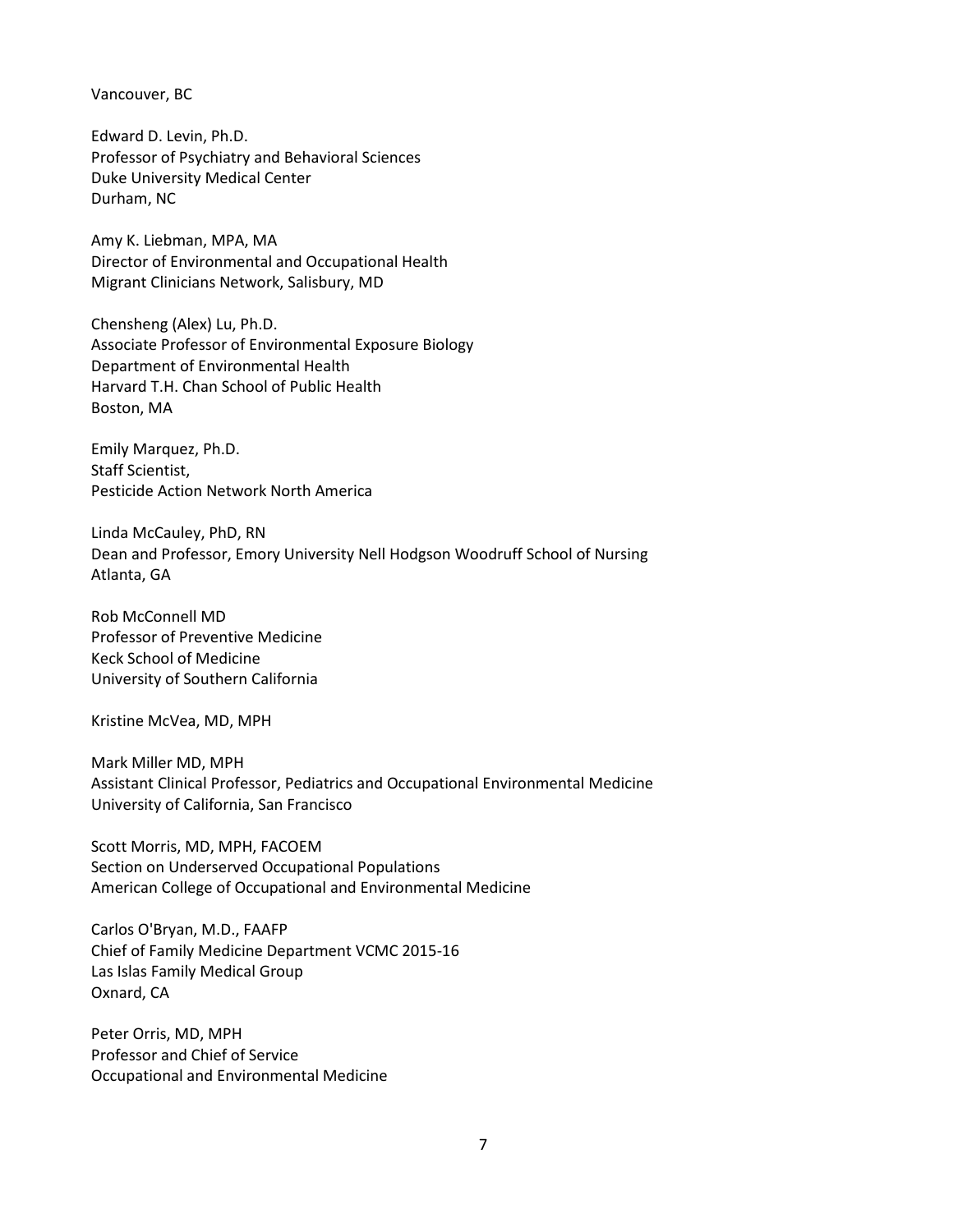University of Illinois Hospital and Health Sciences System 835 S. Wolcott Street, Rm 144, (MC684) Chicago, IL 60612

Nancie Payne, President Learning Disabilities Association of America Pittsburgh, PA

Devon Payne-Sturges, DrPH Assistant Professor Maryland Institute for Applied Environmental Health University of Maryland School of Public Health Baltimore, MD

Frederica Perera, DrPH. PhD Professor and Director Columbia Center for Children's Environmental Health Mailman School of Public Health, Columbia University New York, NY

Sara A. Quandt, PhD Professor of Epidemiology and Prevention Division of Public Health Sciences Wake Forest School of Medicine Winston-Salem, NC

Virginia A. Rauh, ScD Professor and Vice Chair, Population and Family Health Mailman School of Public Health, Columbia University New York, NY

Elena Rios, MD, MSPH President and CEO National Hispanic Medical Association Washington, DC 20036

James R Roberts, MD, MPH Professor of Pediatrics Director, South Carolina Pediatric Practice Research Network Medical University of South Carolina

Ted Schettler MD, MPH Science Director Science and Environmental Health Network

Theodore Slotkin, Ph.D. Professor, Dept. of Pharmacology & Cancer Biology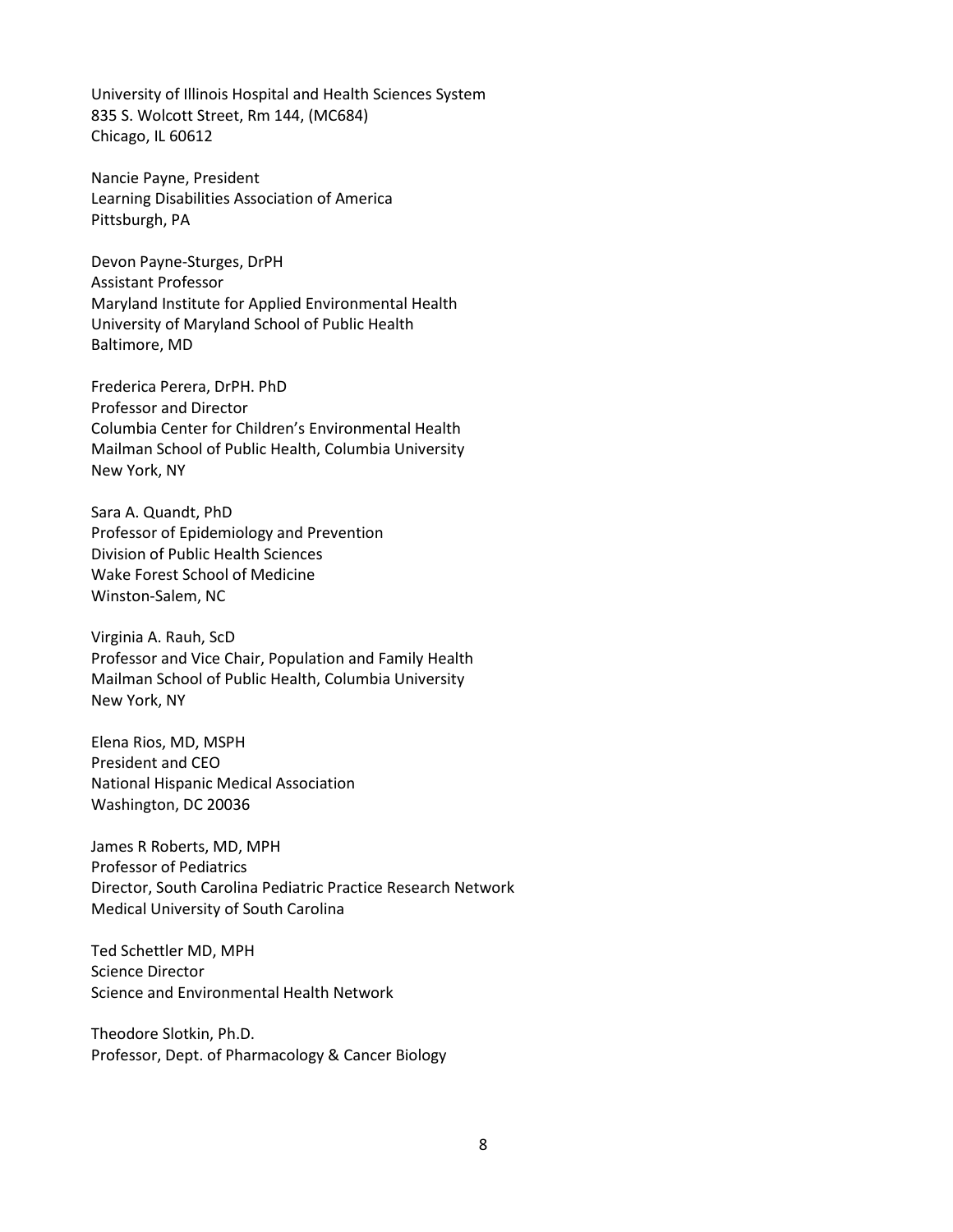Duke University Medical Center Durham

Rosemary Sokas, MD, MOH Professor and Chair Department of Human Science Georgetown University School of Nursing and Health Studies Washington, DC

Lisa Solinas, M.D. Medical Director Santa Paula Hospital Clinic Santa Paula West Medical Group & Pediatrics

Shanna H. Swan, PhD Professor Department of Preventive Medicine Icahn School of Medicine at Mount Sinai New York, NY

Claudia Thomas, MD New York, NY

Gayle Thomas, MD Medical Director, NC Farmworker Health Program Assistant Professor, UNC Family Medicine North Carolina

Ho Luong Tran, MD, MPH President and CEO National Council of Asian Pacific Islander Physicians

David Wallinga, MD, MPA Senior health officer, Natural Resources Defense Council San Francisco, CA

Harry Wang, MD Vice-President, Physicians for Social Responsibility/Sacramento Clinical Professor of Psychiatry University of California Davis School of Medicine

Minako Watabe, MD Ventura County Medical Center Ventura, CA

Virginia M Weaver MD MPH Associate Professor of Environmental Health Sciences and Medicine Associate Faculty Member, Welch Center for Prevention, Epidemiology and Clinical Research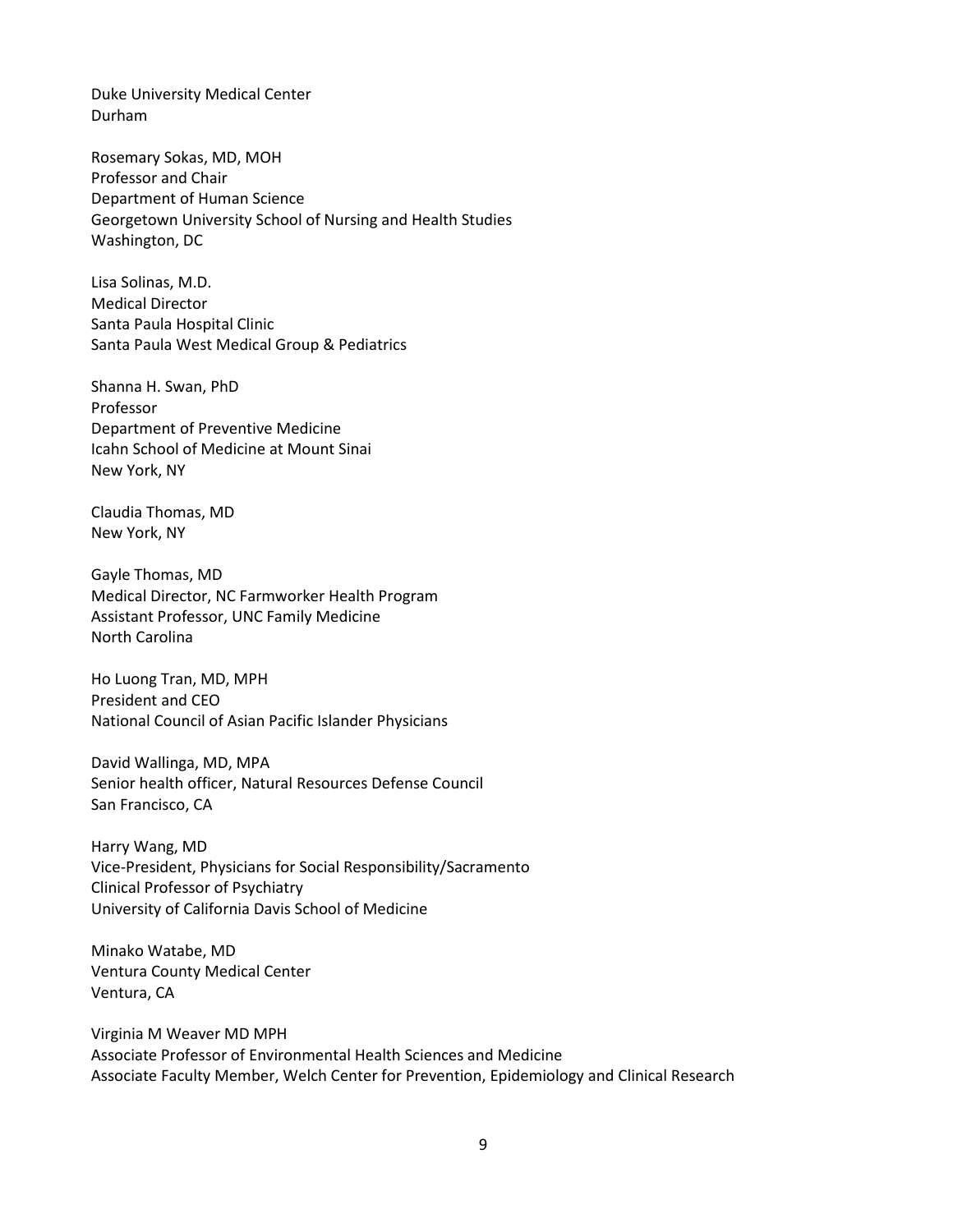Johns Hopkins University Blomberg School of Public Health Baltimore, MD 21205

David H Wegman, MD, MSc Professor Emeritus Department of Work Environment UMass Lowell Lowell, MA

Mary Wolff, PhD Professor Department of Preventive Medicine Icahn School of Medicine at Mount Sinai New York, NY

Tracey J. Woodruff, PhD, MPH Professor and Director UCSF Program on Reproductive Health and the Environment

Sandy Young, FNP Las Islas Family Medical Group Oxnard, CA

Ed Zuroweste MD Assistant Professor of Medicine, Johns Hopkins School of Medicine Chief Medical Officer, Migrant Clinicians Network Clinton, NY

## **REFERENCES:**

Aldridge JE, Levin ED, Seidler FJ, Slotkin TA. Developmental exposure of rats to chlorpyrifos leads to behavioral alterations in adulthood, involving serotonergic mechanisms and resembling animal models of depression. Environ Health Perspect. 2005 May;113(5):527-31.

Aldridge JE, Seidler FJ, Slotkin TA. Developmental exposure to chloryprifos elicits sex-selective alterations of serotonergic synaptic function in adulthood: critical periods and regional selectivity for effects on the serotonin transporter, receptor subtypes, and cell signaling. Environ Health Perspect. 2004 Feb;112(2):148-55.

Alloway TP, Elliott J, Place M. Investigating the relationship between attention and working memory in clinical and community samples. Child Neuropsychol. 2010;16(3):242-54.

[Bouchard MF,](http://www.ncbi.nlm.nih.gov.ezproxy.cul.columbia.edu/pubmed/?term=Bouchard%20MF%5BAuthor%5D&cauthor=true&cauthor_uid=21507776) [Chevrier J,](http://www.ncbi.nlm.nih.gov.ezproxy.cul.columbia.edu/pubmed/?term=Chevrier%20J%5BAuthor%5D&cauthor=true&cauthor_uid=21507776) [Harley KG,](http://www.ncbi.nlm.nih.gov.ezproxy.cul.columbia.edu/pubmed/?term=Harley%20KG%5BAuthor%5D&cauthor=true&cauthor_uid=21507776) [Kogut K,](http://www.ncbi.nlm.nih.gov.ezproxy.cul.columbia.edu/pubmed/?term=Kogut%20K%5BAuthor%5D&cauthor=true&cauthor_uid=21507776) [Vedar M,](http://www.ncbi.nlm.nih.gov.ezproxy.cul.columbia.edu/pubmed/?term=Vedar%20M%5BAuthor%5D&cauthor=true&cauthor_uid=21507776) [Calderon N,](http://www.ncbi.nlm.nih.gov.ezproxy.cul.columbia.edu/pubmed/?term=Calderon%20N%5BAuthor%5D&cauthor=true&cauthor_uid=21507776) [Trujillo C,](http://www.ncbi.nlm.nih.gov.ezproxy.cul.columbia.edu/pubmed/?term=Trujillo%20C%5BAuthor%5D&cauthor=true&cauthor_uid=21507776) [Johnson C,](http://www.ncbi.nlm.nih.gov.ezproxy.cul.columbia.edu/pubmed/?term=Johnson%20C%5BAuthor%5D&cauthor=true&cauthor_uid=21507776) [Bradman A,](http://www.ncbi.nlm.nih.gov.ezproxy.cul.columbia.edu/pubmed/?term=Bradman%20A%5BAuthor%5D&cauthor=true&cauthor_uid=21507776) [Barr DB,](http://www.ncbi.nlm.nih.gov.ezproxy.cul.columbia.edu/pubmed/?term=Barr%20DB%5BAuthor%5D&cauthor=true&cauthor_uid=21507776) [Eskenazi B.](http://www.ncbi.nlm.nih.gov.ezproxy.cul.columbia.edu/pubmed/?term=Eskenazi%20B%5BAuthor%5D&cauthor=true&cauthor_uid=21507776), Prenatal exposure to organophosphate pesticides and IQ in 7-year-old children. Environ Health Perspect, 2011 119(8): 1189-95.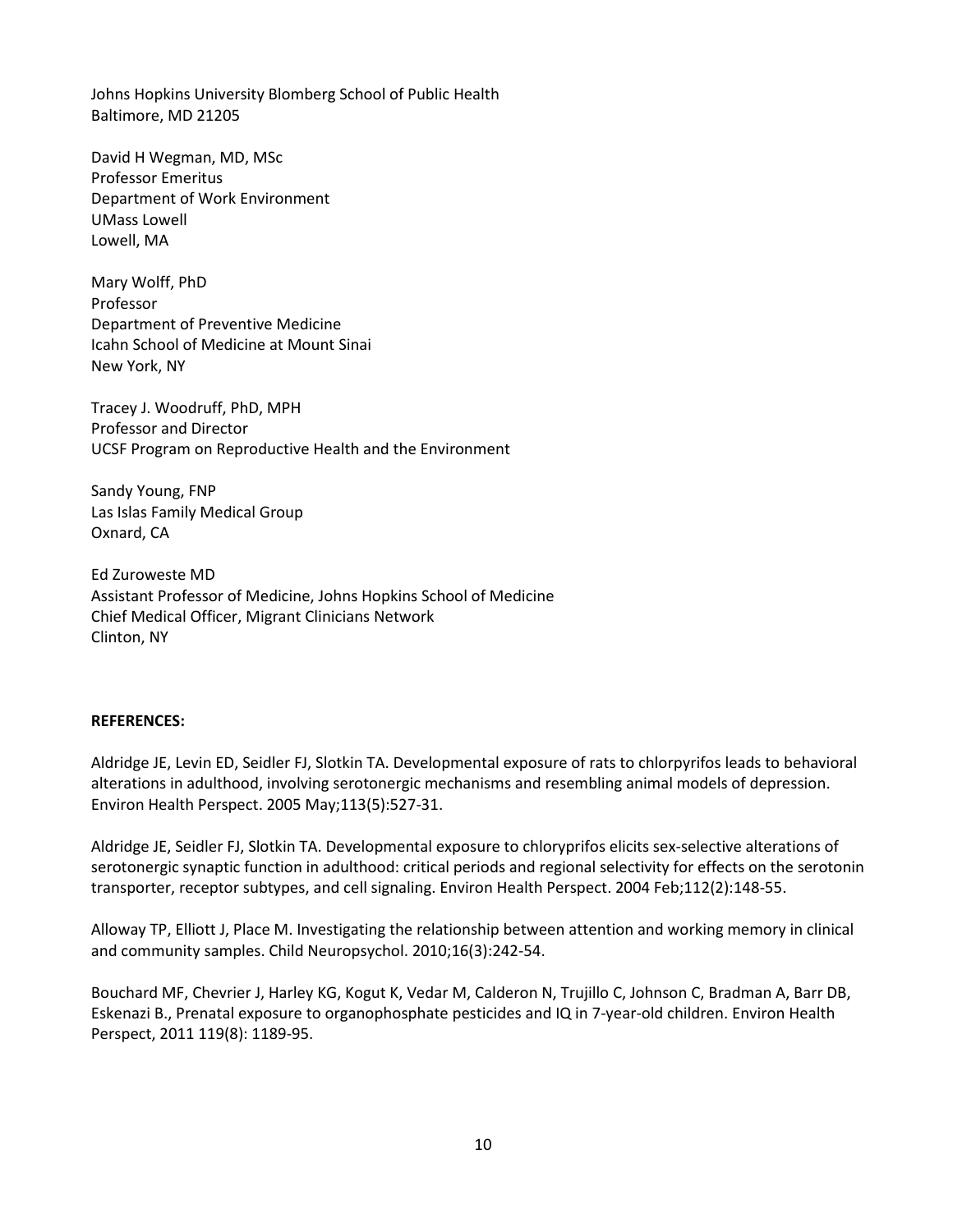Bradman A, Eskenazi B, Barr DB, Bravo R, Castorina R, Chevrier J, Kogut K, Harnly ME, McKone TE. Organophosphate urinary metabolite levels during pregnancy and after delivery in women living in an agricultural community. Environ Health Perspect. 2005 Dec;113(12):1802-7.

Bradman A, Quirós-Alcalá L, Castorina R, Schall RA, Camacho J, Holland NT, Barr DB, Eskenazi B. Effect of Organic Diet Intervention on Pesticide Exposures in Young Children Living in Low-Income Urban and Agricultural Communities.Environ Health Perspect. 2015 Oct;123(10):1086-93.

Bradman A, Whitaker D, Quirós L, Castorina R, Claus Henn B, Nishioka M, Morgan J, Barr DB, Harnly M, Brisbin JA, Sheldon LS, McKone TE, Eskenazi B. Pesticides and their metabolites in the homes and urine of farmworker children living in the Salinas Valley, CA. J Expo Sci Environ Epidemiol. 2007 Jul;17(4):331-49. Epub 2006 May 31. Erratum in: J Expo Sci Environ Epidemiol. 2009 Nov;19(7):694-5.

Calvert GM, Karnik J, Mehler L, Beckman J, Morrissey B, Sievert J, Barrett R, Lackovic M, Mabee L, Schwartz A, Mitchell Y, Moraga-McHaley S. Acute pesticide poisoning among agricultural workers in the United States, 1998- 2005. Am J Ind Med. 2008 Dec;51(12):883-98.

Castorina R, Bradman A, Fenster L, Barr DB, Bravo R, Vedar MG, Harnly ME,McKone TE, Eisen EA, Eskenazi B. Comparison of current-use pesticide and other toxicant urinary metabolite levels among pregnant women in the CHAMACOS cohort and NHANES. Environ Health Perspect. 2010 Jun;118(6):856-63.

Coronado GD, Holte S, Vigoren E, Griffith WC, Barr DB, Faustman E, Thompson B. Organophosphate pesticide exposure and residential proximity to nearby fields: evidence for the drift pathway. J Occup Environ Med. 2011 Aug;53(8):884-91.

Engel SM, Berkowitz GS, Barr DB, Teitelbaum SL, Siskind J, Meisel SJ, Wetmur JG, Wolff MS. Prenatal organophosphate metabolite and organochlorine levels and performance on the Brazelton Neonatal Behavioral Assessment Scale in a multiethnic pregnancy cohort. Am J Epidemiol. 2007 Jun 15;165(12):1397-404.

Engel SM, Wetmur J, Chen J, Zhu C, Barr DB, Canfield RL, Wolff MS. Prenatal exposure to organophosphates, paraoxonase 1, and cognitive development in childhood. Environ Health Perspect. 2011 Aug;119(8):1182-8

Engel SM, Bradman A, Wolff MS, Rauh VA, Harley KG, Yang JH, Hoepner LA, Barr DB, Yolton K, Vedar MG, Xu Y, Hornung RW, Wetmur JG, Chen J, Holland NT, Perera FP, Whyatt RM, Lanphear BP, Eskenazi B.., Prenatal Organophosphorus Pesticide Exposure and Child Neurodevelopment at 24 Months: An Analysis of Four Birth Cohorts. Environ Health Perspect, 2015 Sep 29. [Epub ahead of print].

Eskenazi B, Marks AR, Bradman A, Harley K, Barr DB, Johnson C, Morga N, Jewell NP. Organophosphate pesticide exposure and neurodevelopment in young Mexican-American children. Environ Health Perspect. 2007 May;115(5):792-8.

Furlong MA, Engel SM, Barr DB, Wolff MS. Prenatal exposure to organophosphate pesticides and reciprocal social behavior in childhood. Environ Int. 2014 Sep;70:125-31.

Garcia SJ, Seidler FJ, Qiao D, Slotkin TA. Chlorpyrifos targets developing glia: effects on glial fibrillary acidic protein. Brain Res Dev Brain Res. 2002 Feb 28;133(2):151-61.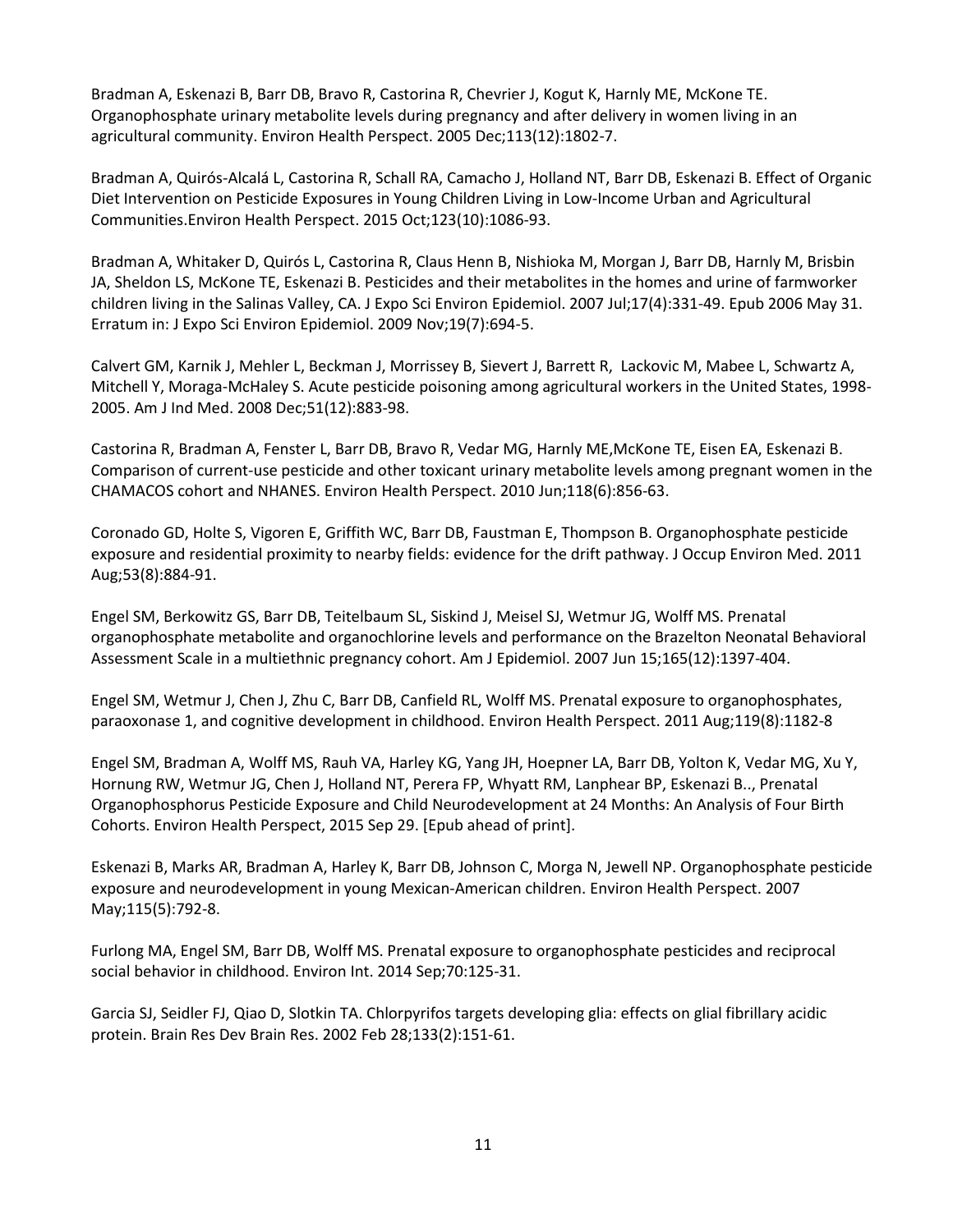González-Alzaga B, Lacasaña M, Aguilar-Garduño C, Rodríguez-Barranco M, Ballester F, Rebagliato M, Hernández AF. A systematic review of neurodevelopmental effects of prenatal and postnatal organophosphate pesticide exposure. Toxicol Lett. 2014 Oct 15;230(2):104-21.

Grandjean P, Harari R, Barr DB, Debes F. Pesticide exposure and stunting as independent predictors of neurobehavioral deficits in Ecuadorian school children. Pediatrics. 2006 Mar;117(3):e546-56.

Grube A, Donaldson D, Kiely T, Wu L. Pesticides industry sales and usage: 2006 and 2007 market estimates. 2011; United States Environmental Protection Agency, Office of Pesticide Programs, Biological and Economic Analysis Division, Washington, DC, EPA 733-R-11-001

Handal AJ, Harlow SD, Breilh J, Lozoff B. Occupational exposure to pesticides during pregnancy and neurobehavioral development of infants and toddlers. Epidemiology. 2008 Nov;19(6):851-9.

Harari R, Julvez J, Murata K, Barr D, Bellinger DC, Debes F, Grandjean P. Neurobehavioral deficits and increased blood pressure in school-age children prenatally exposed to pesticides. Environ Health Perspect. 2010 Jun;118(6):890-6.

Levin ED, Addy N, Nakajima A, Christopher NC, Seidler FJ, Slotkin TA. Persistent behavioral consequences of neonatal chlorpyrifos exposure in rats. Brain Res Dev Brain Res. 2001 Sep 23;130(1):83-9.

Lu C, Toepel K, Irish R, Fenske RA, Barr DB, Bravo R. Organic diets significantly lower children's dietary exposure to organophosphorus pesticides. Environ Health Perspect. 2006 Feb;114(2):260-3.

Marks AR, Harley K, Bradman A, Kogut K, Barr DB, Johnson C, Calderon N, Eskenazi B.Organophosphate pesticide exposure and attention in young Mexican-American children: the CHAMACOS study. Environ Health Perspect, 2010. 118(12): 1768-74.

Proskocil BJ, Bruun DA, Jacoby DB, van Rooijen N, Lein PJ, Fryer AD. Macrophage TNF-α mediates parathioninduced airway hyperreactivity in guinea pigs. Am J Physiol Lung Cell Mol Physiol. 2013 Apr 15;304(8):L519-29.

Raanan R, Harley KG, Balmes JR, Bradman A, Lipsett M, Eskenazi B. Early-life exposure to organophosphate pesticides and pediatric respiratory symptoms in the CHAMACOS cohort. Environ Health Perspect. 2015 Feb;123(2):179-85.

Raanan R, Balmes JR, Harley KG, Gunier RB, Magzamen S, Bradman A, Eskenazi B. Decreased lung function in 7 year-old children with early-life organophosphate exposure. Thorax. 2015 Dec 3

Rauh VA, Arunajadai S, Horton M, Perera F, Hoepner L, Barr DB, Whyatt R. Seven-year neurodevelopmental scores and prenatal exposure to chlorpyrifos, a common agricultural pesticide. Environ Health Perspect. 2011 Aug;119(8):1196-201.

Rauh VA, Garfinkel R, Perera FP, Andrews HF, Hoepner L, Barr DB, Whitehead R, Tang D, Whyatt RW. Impact of prenatal chlorpyrifos exposure on neurodevelopment in the first 3 years of life among inner-city children. Pediatrics. 2006 Dec;118(6):e1845-59.

Rauh VA, Garcia WE, Whyatt RM, Horton MK, Barr DB, Louis ED. Prenatal exposure to the organophosphate pesticide chlorpyrifos and childhood tremor. Neurotoxicology. 2015 Sep 15;51:80-86.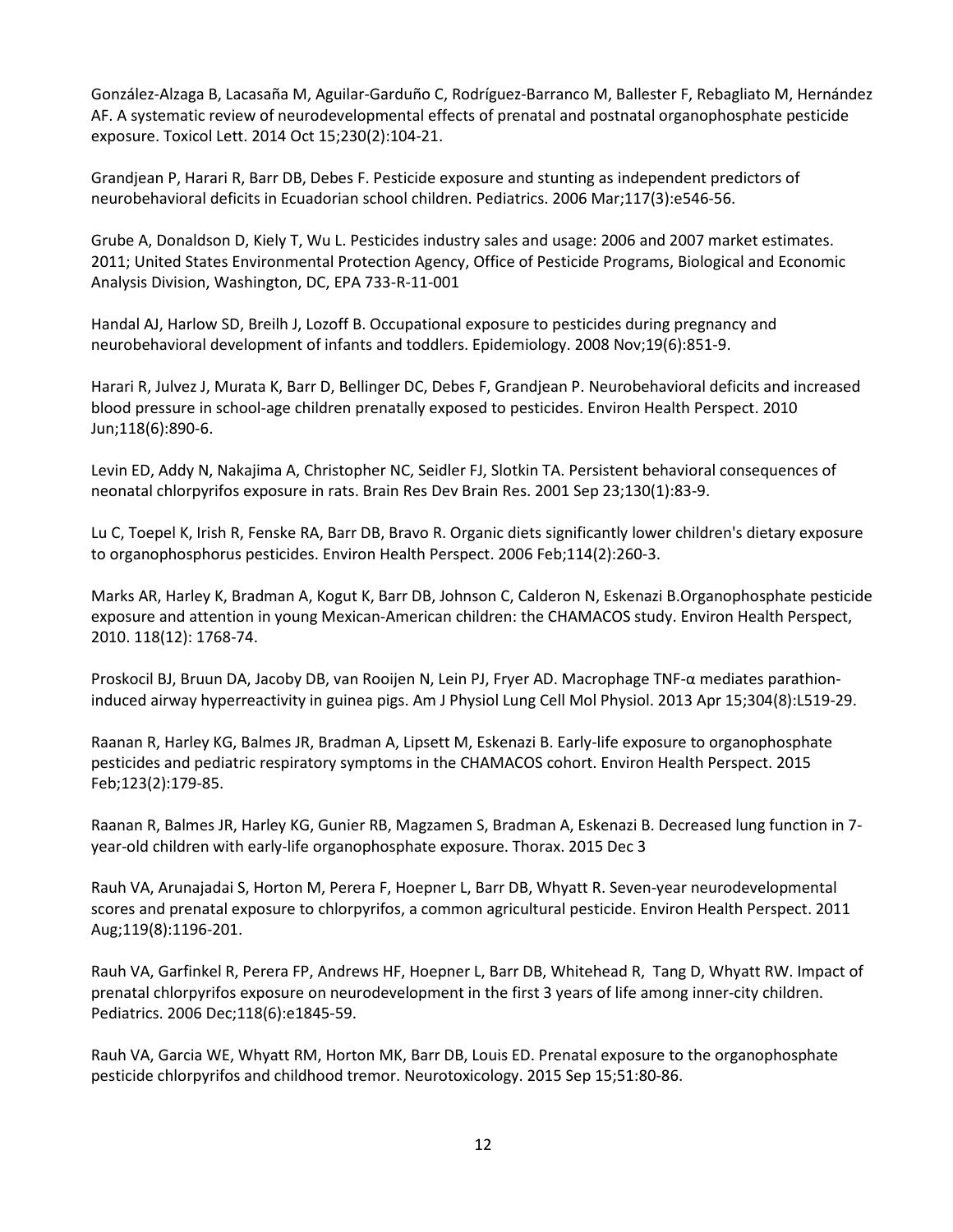<span id="page-12-6"></span><span id="page-12-5"></span>Rauh VA, Perera FP, Horton MK, Whyatt RM, Bansal R, Hao X, Liu J, Barr DB, Slotkin TA, Peterson BS. Brain anomalies in children exposed prenatally to a common organophosphate pesticide. Proc Natl Acad Sci U S A. 2012 May 15;109(20):7871-6.

<span id="page-12-7"></span>Roy TS, Seidler FJ, Slotkin TA. Morphologic effects of subtoxic neonatal chlorpyrifos exposure in developing rat brain: regionally selective alterations in neurons and glia. Brain Res Dev Brain Res. 2004 Feb 20;148(2):197-206.

<span id="page-12-9"></span><span id="page-12-8"></span>Shelton JF, Geraghty EM, Tancredi DJ, Delwiche LD, Schmidt RJ, Ritz B, Hansen RL, Hertz-Picciotto I. Neurodevelopmental disorders and prenatal residential proximity to agricultural pesticides: the CHARGE study. Environ Health Perspect. 2014 Oct;122(10):1103-9.

<span id="page-12-10"></span>Slotkin TA, Seidler FJ. The alterations in CNS serotonergic mechanisms caused by neonatal chlorpyrifos exposure are permanent. Brain Res Dev Brain Res. 2005 Aug 8;158(1-2):115-9.

Slotkin TA. Guidelines for developmental neurotoxicity and their impact on organophosphate pesticides: a personal view from an academic perspective. Neurotoxicology. 2004 Jun;25(4):631-40. Review.

Thompson B, Griffith WC, Barr DB, Coronado GD, Vigoren EM, Faustman EM. Variability in the take-home pathway: farmworkers and non-farmworkers and their children. J Expo Sci Environ Epidemiol. 2014 Sep-Oct;24(5):522-31

US EPA. Chlorpyrifos Revised Risk Assessment and Agreement with Registrants. 2000; Washington, DC: US Environmental Protection Agency

Vogt R, Cassady D, Frost J, Bennett DH, Hertz-Picciotto I. An assessment of exposures to toxins through diet among California residents. Environ Health 2012;11:83. doi: 10.1186/1476-069X-11-83 [http://www.ehjournal.net/content/11/1/83](http://www.ehjournal.net/content/11/1/83pdf/1476-069X-11-83.pdf)

Young JG, Eskenazi B, Gladstone EA, Bradman A, Pedersen L, Johnson C, Barr DB, Furlong CE, Holland NT., Association between in utero organophosphate pesticide exposure and abnormal reflexes in neonates. Neurotoxicology, 2005. 26(2): p. 199-209.

Whyatt RM, Garfinkel R, Hoepner LA, Andrews H, Holmes D, Williams MK, Reyes A, Diaz D, Perera FP, Camann DE, Barr DB.. 2005. Biomarkers in assessing residential insecticide exposures during pregnancy and effects on fetal growth. Toxicol Appl Pharmacol 206:246–254.

<span id="page-12-0"></span> $1$  EPA proposes to revoke chlorpyrifos food residue tolerances. EPA website. October 30, 2015.

<span id="page-12-1"></span>http://www.epa.gov/pesticides/epa-proposes-revoke-chlorpyrifos-food-residue-tolerances<br><sup>2</sup> See comments by Earthjustice, Farmworker Justice, Natural Resources Defense Council, Pesticide Action Network, California Rural Legal Assistance Foundation, Farm Labor Organizing Committee, Pineros y Campesinos Unidos del

<span id="page-12-2"></span>Noroeste, United Farm Workers. April, 2015. Docket ID: EPA-HQ-OPP-2008-0850-0848<br><sup>3</sup> Comments by RM Whyatt, T Slotkin, D Hattis. Docket ID EPA-HQ-OPP-2008-0850-0510, EPA-HQ-OPP-2008-0850-0100, EPA-HQ-OPP-2008-0850-0092, EPA-HQ-OPP-2008-0850-0089<br><sup>4</sup> EPA Revised Human Health Risk Assessment on Chlorpyrifos. December 2014. Docket ID EPA-HQ-OPP-2008-0850

<span id="page-12-3"></span>http://www.epa.gov/ingredients-used-pesticide-products/revised-human-health-risk-assessment-chlorpyrifos 5 EPA 2015. Proposal to revoke chlorpyrifos food residue tolerances. Website updated Nov 9, 2015.

<span id="page-12-4"></span>http://www2.epa.gov/ingredients-used-pesticide-products/proposal-revoke-chlorpyrifos-food-residue-tolerances